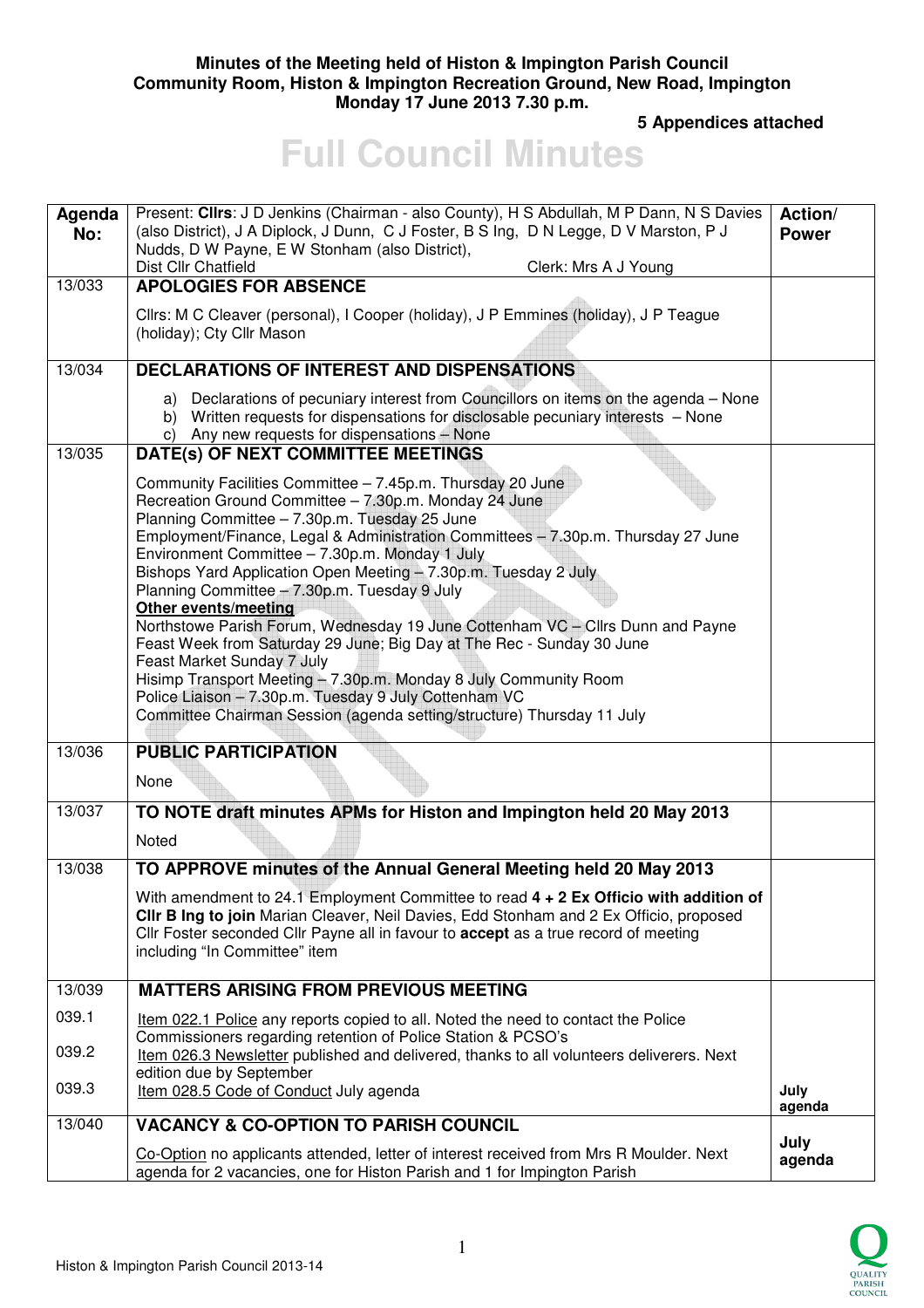| 13/041         | <b>TO RECEIVE REPORTS</b>                                                                                                                                                                                                                                                                                                                                                                                                                                                                                                                                                                                                                                                                                                                                                                                                                                                                                                                                                                                                                                                                                                                                                     |                                     |
|----------------|-------------------------------------------------------------------------------------------------------------------------------------------------------------------------------------------------------------------------------------------------------------------------------------------------------------------------------------------------------------------------------------------------------------------------------------------------------------------------------------------------------------------------------------------------------------------------------------------------------------------------------------------------------------------------------------------------------------------------------------------------------------------------------------------------------------------------------------------------------------------------------------------------------------------------------------------------------------------------------------------------------------------------------------------------------------------------------------------------------------------------------------------------------------------------------|-------------------------------------|
| 041.1          | County Clirs and District Councillors Reports: County Council written report accepted<br>from Cty Cllr Jenkins covering: Full Council and Cabinet Meeting; Fibre Broadband roll out<br>map; Minor Highways project results expected 18 June 2013; Primary School Places;<br>B1049/A14 Crossing Improvements; Street Lighting; Guided Busway Landscaping; 106<br>Bus Service. Additional Discussion on: School Places enough spaces in short term. Cty<br>Cllr Jenkins meeting Officers 18 June 2013 to double check assumptions made. Street<br>Lighting Survey work almost finished, update from Balfour Beatty awaited. JDCC for<br>Northstowe Cllr Jenkins on Committee, Parish Council attendees will liaise with him.<br>Information meeting due, Cllr Jenkins to feed questions in<br>District Council written reported accepted from Dist Cllr Chatfield covering: Local Plan<br>update; New settlements; Edge of Cambridge sites; Site Option for Histon & Impington;<br>Buxhall Farm. Additional discussion on: Local plan update, exhibition next stage dates 31<br>July and 5 September 2013                                                                       |                                     |
| 041.2<br>041.3 | Clerk's Report (Appendix 1 pg. 1 & 2) provided to all and accepted. Additional discussion<br>on Post Office Agreed to congratulate on 21 years providing services to our community and<br>arrange for September newsletter article<br>Chairman's Report (Appendix 2) provided to all and accepted. Additional discussion on:                                                                                                                                                                                                                                                                                                                                                                                                                                                                                                                                                                                                                                                                                                                                                                                                                                                  |                                     |
|                | Cyclepath works meeting since undertaken; Meeting with Stephen Conrad and Cllr Davies<br>18 June re. Bypass Farm; Meeting arranged with Stephen Tromans StAC to foster<br>relationships; Histon Station: Finance, Legal & Administration Committee to discuss Parish<br>Council options for purchase; David Hamilton - Cllr Jenkins to advise meadow at<br>Gatehouse Road end not satisfactory                                                                                                                                                                                                                                                                                                                                                                                                                                                                                                                                                                                                                                                                                                                                                                                | <b>FLA</b><br><b>Committee</b>      |
| 041.4          | Drainage Task & Finish Group deferred from last meeting. Proposed Cllr Ing, seconded Cllr<br>Dann all in favour to set up group comprising membership: ClIrs Payne, Dunn, Ing, Cty ClIr<br>Mason, Dist Cllr Stonham, Mr Robin Barrett. Highways Committee to confirm                                                                                                                                                                                                                                                                                                                                                                                                                                                                                                                                                                                                                                                                                                                                                                                                                                                                                                          | <b>Highways</b><br><b>Committee</b> |
|                | representative. Cllr Payne to set up first meeting. Noted maps could be obtained from<br>County and District Council by this group. Noted culvert at School Hill to be cleared as part<br>of work by StAC Project, members in touch with Colin Alexander, Project Manager                                                                                                                                                                                                                                                                                                                                                                                                                                                                                                                                                                                                                                                                                                                                                                                                                                                                                                     | <b>DWP</b>                          |
| 13/042         | TO ACCEPT Committee Reports note actions and agree                                                                                                                                                                                                                                                                                                                                                                                                                                                                                                                                                                                                                                                                                                                                                                                                                                                                                                                                                                                                                                                                                                                            |                                     |
| 042.1          | Planning Committee draft minutes 28 May and 11 June provided to all and accepted.<br>Next meeting due 25 June. Noted Bellway Homes (Primrose Lane) residents had started to<br>occupy. Discussion on access allowed in planning permissions. Cllr Legge declared an<br>interest. Noted planning application recently received for comment for Bishops Yard on 21<br>day response. Agreed to seek extension on time limit for Parish Council and residents<br>alike, with District Cllr support. Open meeting to be called 2 July for residents to view<br>proposals and discuss. Possible leaflet drop and publicity vehicles raised. Local Plan open<br>meeting to be arranged for residents to give views on leaflet consultation. Views required at<br>SCDC by September.<br>Payment of Public Open Space and Community Facilities Contributions 64-68 Mill Lane,<br>Impington Agreement for Chairman and Vice Chairman to sign indemnity for £4,258.90 in<br>lieu of on-site provision of public open space and £703.84 towards off-site provision of<br>community facility space. Proposed Cllr Nudds, seconded Cllr Payne all in favour and<br>agreed to sign indemnity |                                     |
| 042.2          | Recreation Ground Committee draft minutes 29 April provided to all and accepted. Next<br>meeting due 24 June.                                                                                                                                                                                                                                                                                                                                                                                                                                                                                                                                                                                                                                                                                                                                                                                                                                                                                                                                                                                                                                                                 |                                     |
| 042.3          | Community Facilities Committee draft minutes 9 May provided to all and accepted. Next<br>meeting due 20 June                                                                                                                                                                                                                                                                                                                                                                                                                                                                                                                                                                                                                                                                                                                                                                                                                                                                                                                                                                                                                                                                  |                                     |
| 042.4          | <b>Youth Committee</b> draft minutes 13 May provided to all and accepted. Next meeting due<br>16 July. Cllr Abdullah advised over 500 responses received on recent questionnaire                                                                                                                                                                                                                                                                                                                                                                                                                                                                                                                                                                                                                                                                                                                                                                                                                                                                                                                                                                                              |                                     |
| 042.5          | <b>Employment Committee</b> draft "In Committee" minutes 16 May provided to all Councillors<br>and accepted. Next meeting due 27 June. Noted change to minutes to include Cllr Ing as<br>member, $4 + 2$ Ex Officio. Cllr Ing drew attention to pension legislation affecting finances in                                                                                                                                                                                                                                                                                                                                                                                                                                                                                                                                                                                                                                                                                                                                                                                                                                                                                     |                                     |
| 042.6          | future years<br><b>Highways Committee</b> draft minutes 30 May provided to all and accepted. Next meeting<br>due 25 July. Cllr Legge reported verbally on meeting.<br>Agreement to initiate immediate dialogue with StAC and County Council item H13/008.3.<br>Proposed Cllr Legge seconded Cllr Nudds all in favour and <b>agreed</b> Cllrs Legge and<br>Jenkins to contact Stephen Tromans at StAC to discuss opportunities to look at traffic<br>solutions for School Hill island area                                                                                                                                                                                                                                                                                                                                                                                                                                                                                                                                                                                                                                                                                     | <b>DNL/JDJ</b>                      |

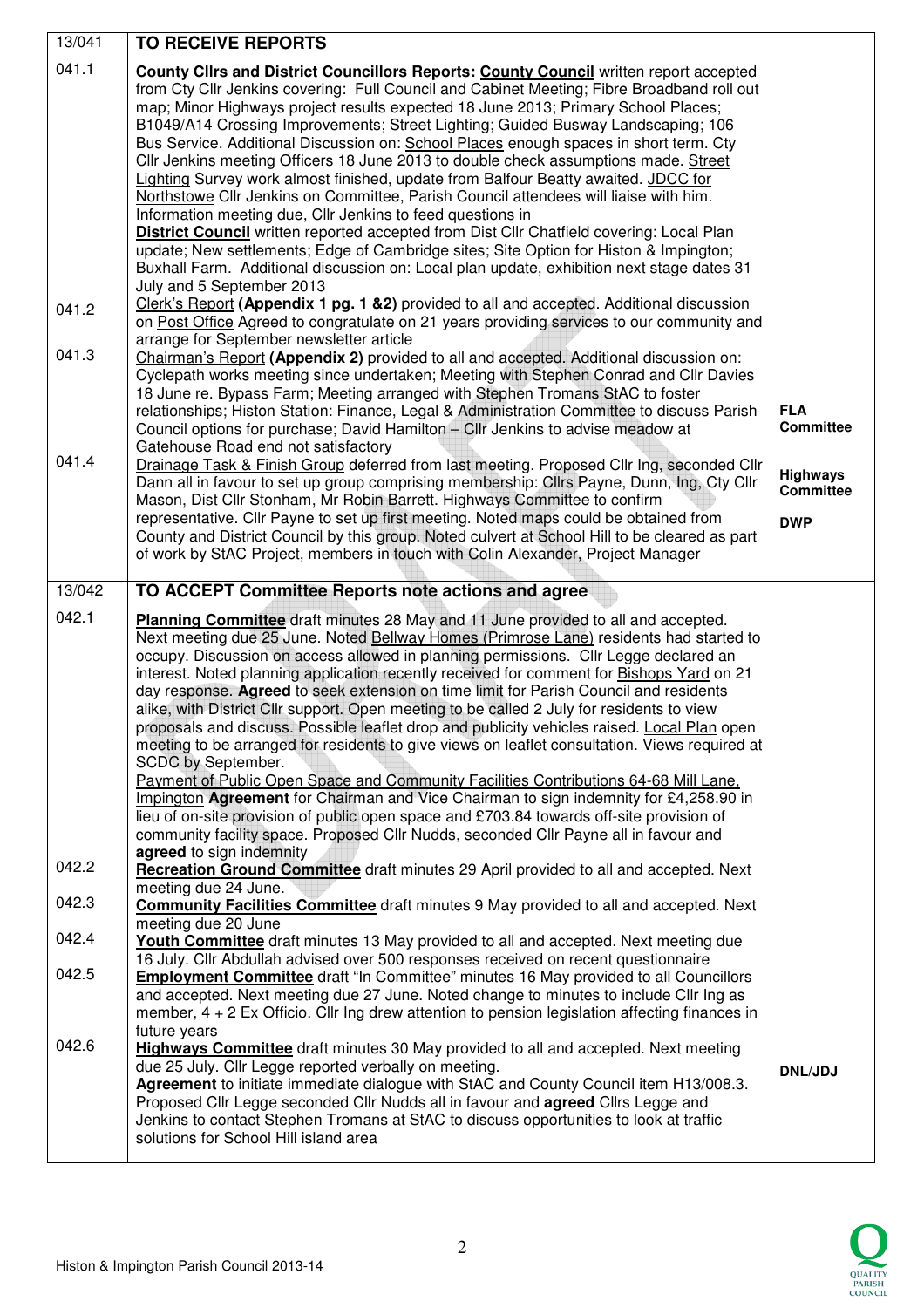|        | Vision Statement draft provided, following input on: public transport; clarity issues, agreed<br>Council minded in principle to agree and Cllr Legge, Abdullah, Jenkins and Marston to re-<br>draft and take to a public meeting due 8 July for views. Public meeting would be<br>advertised. A14 Working Group met with interested residents from Lone Tree Avenue.<br>Girton Parish Council confirm wish to work together on issues. Meeting with Highways<br>Agency to be arranged. Junction Station Road/High Street meeting attended with County<br>Council<br><b>Environment Committee</b> draft minutes 4 June provided to all and accepted. Next meeting<br>due 1 July. Cllr Marston gave verbal report. Graffiti "Mini Summit" to be progresses and<br>include Impington Village College. Cllr Jenkins covered previous meeting early July held<br>with Guided Busway team, discussions at Neighbourhood Panel meetings and work on a<br>priority list. Cllr Nudds highlighted difficulties encountered with distinction of responsibilities<br>for different areas<br>Hain Daniel Cllr Jenkins due to meet on site and agreed would include discussion on<br>leylandi issues<br>Notice Board request from Friends of The Rec. Solutions sought for space in village centre<br>Public Art Working Party to draw up Terms of Reference so that both Working Party and<br>Committee understand the powers<br>Heritage Lighting Columns H12/72.1 H13/005.1 to agree costs of a) recovery/use or b)<br>recovery replacement and lighting, if available. No costs yet to hand. Noted 24 columns in | <b>DNL/HAS/</b><br><b>JDJ/DVM</b><br><b>Environment</b><br><b>Committee</b> |
|--------|--------------------------------------------------------------------------------------------------------------------------------------------------------------------------------------------------------------------------------------------------------------------------------------------------------------------------------------------------------------------------------------------------------------------------------------------------------------------------------------------------------------------------------------------------------------------------------------------------------------------------------------------------------------------------------------------------------------------------------------------------------------------------------------------------------------------------------------------------------------------------------------------------------------------------------------------------------------------------------------------------------------------------------------------------------------------------------------------------------------------------------------------------------------------------------------------------------------------------------------------------------------------------------------------------------------------------------------------------------------------------------------------------------------------------------------------------------------------------------------------------------------------------------------------------------------------------------------------------------|-----------------------------------------------------------------------------|
|        | Histon & Impington. Agreed Environment Committee delegated to make decisions once<br>options known                                                                                                                                                                                                                                                                                                                                                                                                                                                                                                                                                                                                                                                                                                                                                                                                                                                                                                                                                                                                                                                                                                                                                                                                                                                                                                                                                                                                                                                                                                     |                                                                             |
| 13/043 | <b>TO RECEIVE Finance Report</b>                                                                                                                                                                                                                                                                                                                                                                                                                                                                                                                                                                                                                                                                                                                                                                                                                                                                                                                                                                                                                                                                                                                                                                                                                                                                                                                                                                                                                                                                                                                                                                       |                                                                             |
| 043.1  | Delgated payment of accounts: noted for Parish Council and Recreation Ground accounts<br>(Appendix 1 Pg 4). Proposed Cllr Payne, seconded Cllr Foster, all in favour.                                                                                                                                                                                                                                                                                                                                                                                                                                                                                                                                                                                                                                                                                                                                                                                                                                                                                                                                                                                                                                                                                                                                                                                                                                                                                                                                                                                                                                  |                                                                             |
| 043.2  | Approve payment of outstanding accounts due (Appendix 1 Pg 4) Proposed Cllr Payne,<br>seconded Cllr Foster all in favour to approve.                                                                                                                                                                                                                                                                                                                                                                                                                                                                                                                                                                                                                                                                                                                                                                                                                                                                                                                                                                                                                                                                                                                                                                                                                                                                                                                                                                                                                                                                   |                                                                             |
| 043.4  | Amounts Paid In and Correspondence (Appendix 1 Pg 4) Noted                                                                                                                                                                                                                                                                                                                                                                                                                                                                                                                                                                                                                                                                                                                                                                                                                                                                                                                                                                                                                                                                                                                                                                                                                                                                                                                                                                                                                                                                                                                                             |                                                                             |
| 043.4  | Replacement Signatory for Barclays Bank Account Following resignation of Max Parish,<br>proposed Cllr Marston, seconded Cllr Legge all in favour, agreed to add Cllr Jenkins to<br>mandate. Noted Full Council required Finance, Legal and Admin Committee to look at<br>other methods of payment including electronic                                                                                                                                                                                                                                                                                                                                                                                                                                                                                                                                                                                                                                                                                                                                                                                                                                                                                                                                                                                                                                                                                                                                                                                                                                                                                 | <b>FLA</b><br><b>Committee</b>                                              |
| 043.5  | To formally approve 2013 Annual Audit Return: Accounting Statement and Annual<br>Governance Statement for Histon & Impington Parish Council. Accounting Statement and<br>Section 2 Annual Governance Statement for Histon & Impington copied to all. Following<br>explanation that those present were confirming approval of the statements for signature by<br>the Chairman on their behalf: Proposed Cllr Ing, seconded Cllr Payne 11 in favour, 2<br>abstentions to authorise signature                                                                                                                                                                                                                                                                                                                                                                                                                                                                                                                                                                                                                                                                                                                                                                                                                                                                                                                                                                                                                                                                                                             |                                                                             |
| 043.6  | To Agree PWLB Direct Debit Mandate for all future payments-for signature by 2                                                                                                                                                                                                                                                                                                                                                                                                                                                                                                                                                                                                                                                                                                                                                                                                                                                                                                                                                                                                                                                                                                                                                                                                                                                                                                                                                                                                                                                                                                                          |                                                                             |
| 043.7  | signatories. Proposed Cllr Ing, seconded Cllr Dunn, all in favour and agreed<br>To Consider Half Yearly Review of Donations. Clerk's Report noted (Appendix 1 Pg 2)<br>Applications received:<br>StAC £2,500 (identified in precept figures)                                                                                                                                                                                                                                                                                                                                                                                                                                                                                                                                                                                                                                                                                                                                                                                                                                                                                                                                                                                                                                                                                                                                                                                                                                                                                                                                                           |                                                                             |
|        | County Council Summer Reading Challenge at Histon Library<br>Kings Meadow Garden Project                                                                                                                                                                                                                                                                                                                                                                                                                                                                                                                                                                                                                                                                                                                                                                                                                                                                                                                                                                                                                                                                                                                                                                                                                                                                                                                                                                                                                                                                                                               |                                                                             |
|        | The Bobby Scheme                                                                                                                                                                                                                                                                                                                                                                                                                                                                                                                                                                                                                                                                                                                                                                                                                                                                                                                                                                                                                                                                                                                                                                                                                                                                                                                                                                                                                                                                                                                                                                                       |                                                                             |
|        | Following discussion proposal from Cllr Abdullah to defer decision on Kings Meadow                                                                                                                                                                                                                                                                                                                                                                                                                                                                                                                                                                                                                                                                                                                                                                                                                                                                                                                                                                                                                                                                                                                                                                                                                                                                                                                                                                                                                                                                                                                     |                                                                             |
|        | pending item 45.4 withdrawn. Proposed Cllr Payne, seconded Cllr Diplock, 11 in favour, 2<br>abstentions and agreed to confirm payment of £2500 to StAC, to be paid over once all                                                                                                                                                                                                                                                                                                                                                                                                                                                                                                                                                                                                                                                                                                                                                                                                                                                                                                                                                                                                                                                                                                                                                                                                                                                                                                                                                                                                                       |                                                                             |
|        | planning conditions discharged enabling commencement of construction<br>Proposed Cllr Stonham, seconded Cllr Abdullah 11 in favour 2 abstentions that Histon &                                                                                                                                                                                                                                                                                                                                                                                                                                                                                                                                                                                                                                                                                                                                                                                                                                                                                                                                                                                                                                                                                                                                                                                                                                                                                                                                                                                                                                         |                                                                             |
|        | Impington Parish Council in accordance with its powers under sections 137 and 139 of                                                                                                                                                                                                                                                                                                                                                                                                                                                                                                                                                                                                                                                                                                                                                                                                                                                                                                                                                                                                                                                                                                                                                                                                                                                                                                                                                                                                                                                                                                                   | <b>Section 137</b>                                                          |
|        | the Local Government Act 1972, should incur the following expenditure which, in the                                                                                                                                                                                                                                                                                                                                                                                                                                                                                                                                                                                                                                                                                                                                                                                                                                                                                                                                                                                                                                                                                                                                                                                                                                                                                                                                                                                                                                                                                                                    |                                                                             |
|        | opinion of the Council, is in the interests of the area or its inhabitants and will benefit them<br>in a manner commensurate with the expenditure:- "to donate £200 to County Council for                                                                                                                                                                                                                                                                                                                                                                                                                                                                                                                                                                                                                                                                                                                                                                                                                                                                                                                                                                                                                                                                                                                                                                                                                                                                                                                                                                                                              | <b>December</b>                                                             |
|        | Summer Reading Challenge and £250 to Kings Meadow Garden Project". Agreed to defer                                                                                                                                                                                                                                                                                                                                                                                                                                                                                                                                                                                                                                                                                                                                                                                                                                                                                                                                                                                                                                                                                                                                                                                                                                                                                                                                                                                                                                                                                                                     | agenda                                                                      |
|        | any decision on The Bobby Scheme to next 1/2 yearly review. Noted Crime and Disorder                                                                                                                                                                                                                                                                                                                                                                                                                                                                                                                                                                                                                                                                                                                                                                                                                                                                                                                                                                                                                                                                                                                                                                                                                                                                                                                                                                                                                                                                                                                   |                                                                             |
|        | budget available for other issues e.g. graffiti clearance                                                                                                                                                                                                                                                                                                                                                                                                                                                                                                                                                                                                                                                                                                                                                                                                                                                                                                                                                                                                                                                                                                                                                                                                                                                                                                                                                                                                                                                                                                                                              |                                                                             |
| 13/044 | <b>RECENT CORRESPONDENCE</b>                                                                                                                                                                                                                                                                                                                                                                                                                                                                                                                                                                                                                                                                                                                                                                                                                                                                                                                                                                                                                                                                                                                                                                                                                                                                                                                                                                                                                                                                                                                                                                           |                                                                             |
| 044.1  | Circulating File available for all                                                                                                                                                                                                                                                                                                                                                                                                                                                                                                                                                                                                                                                                                                                                                                                                                                                                                                                                                                                                                                                                                                                                                                                                                                                                                                                                                                                                                                                                                                                                                                     |                                                                             |

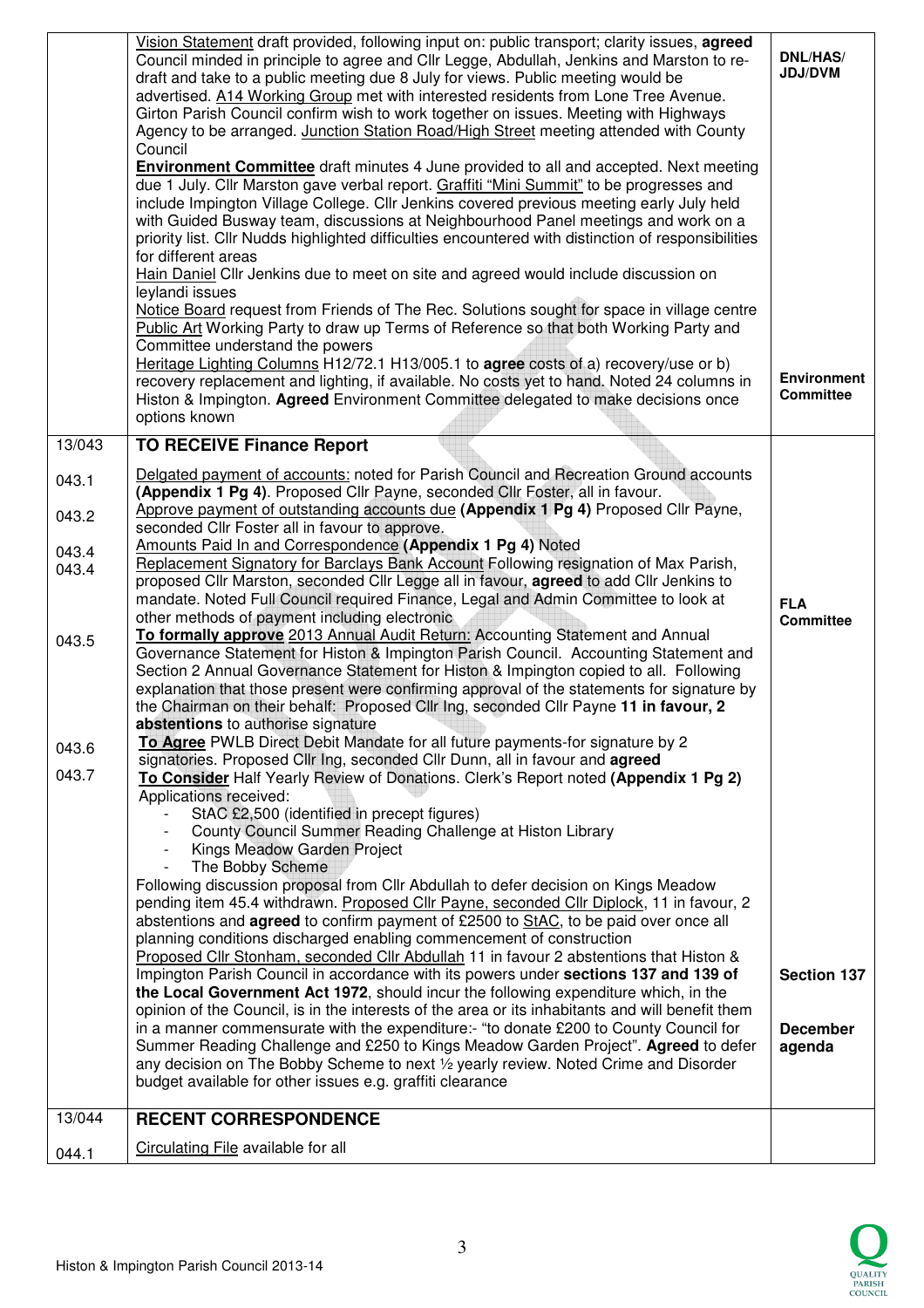| 044.2  | Resident of Nuns Orchard approach via PCSO Martin re cycling on pathways and possible<br>introduction of Warning signage. Following full discussion <b>agreed</b> notices/warning sign<br>would not be erected as too many footpaths could be involved. Agreed to refer to<br>Highways Committee for discussion noting a co-ordinated view of all pathways, bridleways<br>required suggestion of newsletter article to remind people to take care when cycling and to<br>give way to pedestrians. Questions of overgrowing hedges obscuring views also raised                                                   | <b>Highways</b><br><b>Committee</b> |
|--------|-----------------------------------------------------------------------------------------------------------------------------------------------------------------------------------------------------------------------------------------------------------------------------------------------------------------------------------------------------------------------------------------------------------------------------------------------------------------------------------------------------------------------------------------------------------------------------------------------------------------|-------------------------------------|
| 13/045 | <b>OTHER MATTERS AND REPORTS</b>                                                                                                                                                                                                                                                                                                                                                                                                                                                                                                                                                                                |                                     |
| 045.1  | <b>Chairman's Protocol (Appx 3)</b> Noted and <b>agreed</b> , showing clear distinction between Parish<br>Council and County Council role of David Jenkins. With issues of dispute between the two<br>authorities, Vice Chairman would be asked to take over Chair                                                                                                                                                                                                                                                                                                                                              |                                     |
| 045.2  | Feast Working Party on planned displays for 7 July. Cllrs Ing and Jenkins working on stall.<br>All comments and ideas welcome. Agreed to concentrate on information boards for Local<br>Plan issues, Neighbourhood Plan, Hisimp Traffic Vision and "Where is This" picture board.<br>Clerk to draw up rota for attendance                                                                                                                                                                                                                                                                                       | <b>BSI/JDJ</b>                      |
| 045.3  | Neighbourhood Plan Agreement to delegate to Neighbourhood Plan team (Cllrs Ing,<br>Payne, Jenkins, Dunn) to agree initial Identity and Vision document to be used as a briefing<br>document by third parties including Street Art contractors, web designers etc. To agree<br>additional members if required. Proposed Cllr Dunn, seconded Cllr Ing all in favour and<br>agreed members to come back to Full Council with report with a view to developing a<br>proposal to move forward with over 2 years                                                                                                      | <b>BSI/DWP/</b><br>JDJ/JD           |
| 045.4  | Receive and agree actions in report covering Kings Meadows Committee - setting up,<br>scope, membership and budget. Paper provided (Appx 4) with addition of item stating:<br>"The Committee shall continue in existence for a period of one year at which point in time<br>its effectiveness will be assessed and its continued existence reviewed. In the event of<br>there being insufficient support Parish Council will not go ahead with it. If 5 residents are<br>not identified to join the Committee, it will be disbanded". Proposed Cllr Davies, seconded<br>Cllr Marston, all in favour and agreed. |                                     |
| 045.5  | Noted a junction sign to be erected at A14 junction with Parish Council invited to nominate<br>name of one village, there not being room for Histon and Impington. Proposed Cllr Payne,<br>seconded Cllr Davies all in favour and <b>agreed</b> to nominate "Impington" as the nearest<br>village but to request a header to sign stating "Histon Junction"                                                                                                                                                                                                                                                     |                                     |
| 13/046 | Chairman's Retirement - "In Committee"                                                                                                                                                                                                                                                                                                                                                                                                                                                                                                                                                                          |                                     |
|        | Under Standing Order 1c) and due to the special nature of the business to be transacted,<br>the public shall be excluded from this item                                                                                                                                                                                                                                                                                                                                                                                                                                                                         |                                     |
| 13/047 | <b>MATTERS FOR NEXT AGENDA</b>                                                                                                                                                                                                                                                                                                                                                                                                                                                                                                                                                                                  |                                     |
|        | Report on approaches to Police Commissioner                                                                                                                                                                                                                                                                                                                                                                                                                                                                                                                                                                     |                                     |
| 13/048 | Date of Next Meeting:                                                                                                                                                                                                                                                                                                                                                                                                                                                                                                                                                                                           |                                     |
|        | Full Council: Monday 15 <sup>th</sup> July 2013 – Recreation Centre, Recreation Ground, New Road,<br>Impington                                                                                                                                                                                                                                                                                                                                                                                                                                                                                                  |                                     |
|        | This part of the meeting closed 9.27p.m.                                                                                                                                                                                                                                                                                                                                                                                                                                                                                                                                                                        |                                     |
|        | Chairman formally asked for meeting extension of 10 minutes under Standing Order 1 x).<br>All agreed                                                                                                                                                                                                                                                                                                                                                                                                                                                                                                            |                                     |